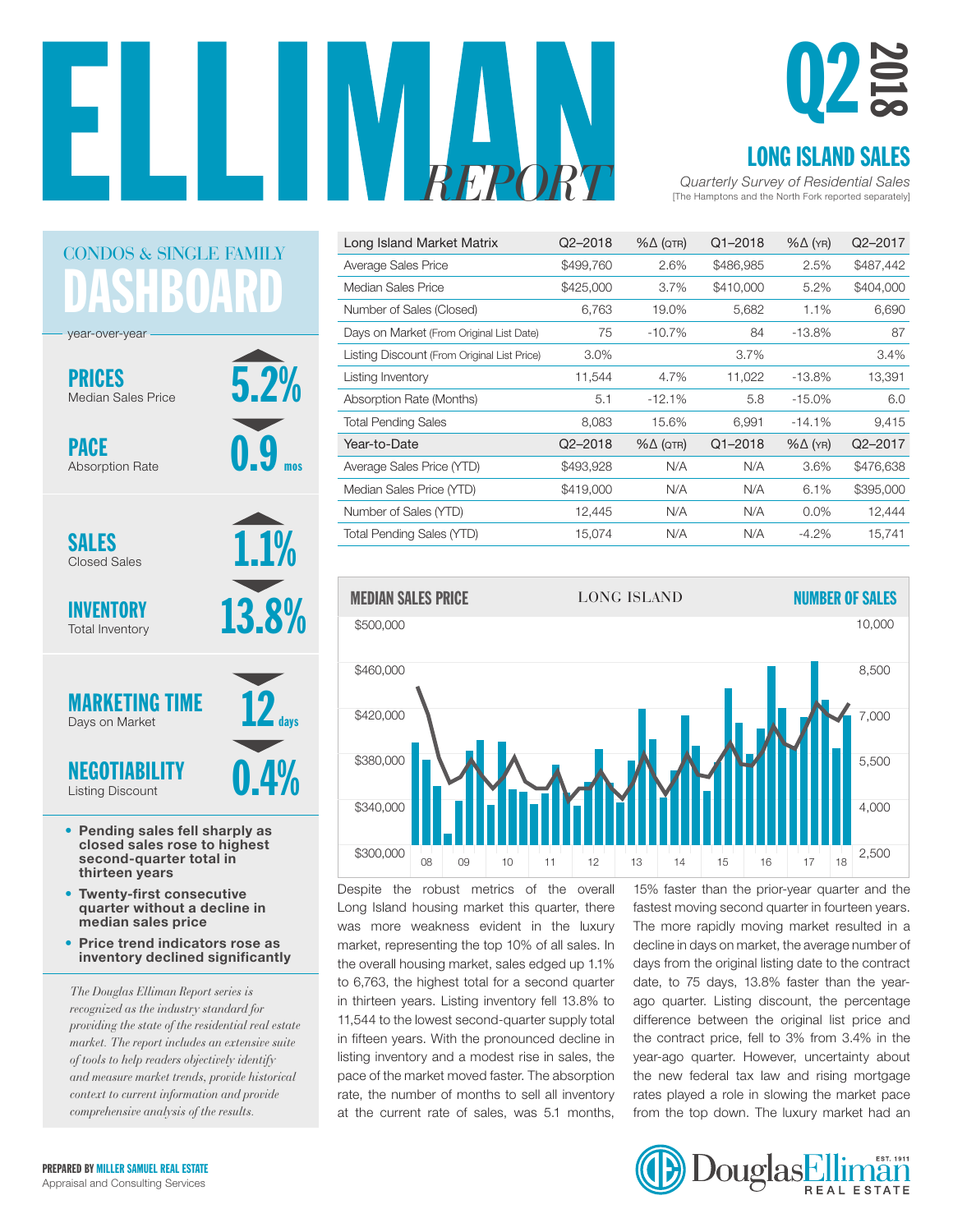entry-threshold of \$820,000 and saw generally declining price trend indicators over the past three quarters with a surge in listing inventory.

Luxury median sales price fell year over year for the second consecutive quarter, by 6.7% to \$1,050,000. Total luxury inventory rose 11.9%

with new inventory, defined as listings newly added in the quarter, surged 22.9% respectively from the same period a year ago.

10,000

# **CONDOS**

- Price trend indicators were mixed as the number of sales slipped, and pending sales declined
- Tied for the fastest market pace in twelve years of tracking this metric
- Fifteenth consecutive quarter without a decline in median sales price

| Condo<br>Quintiles | Median<br><b>Sales Price</b> | %Change<br>(YEAR) |
|--------------------|------------------------------|-------------------|
| 5/5                | \$592,500                    | $-8.1%$           |
| 4/5                | \$385,000                    | $-0.1%$           |
| 3/5                | \$280,000                    | 4.1%              |
| 2/5                | \$210,000                    | 5.1%              |
| 1/5                | \$125,000                    | 5.2%              |

# SINGLE FAMILY

- Price trend indicators and sales continued to rise above year-ago levels
- Year over year sales rebounded after the prior quarter's first slip in three years
- Pending sales fell sharply with lowest second-quarter inventory in at least nine years

| Single Family<br>Quintiles | Median<br><b>Sales Price</b> | %Change<br>(YEAR) |
|----------------------------|------------------------------|-------------------|
| 5/5                        | \$852,500                    | $0.3\%$           |
| 4/5                        | \$549,000                    | 4.6%              |
| 3/5                        | \$440,000                    | 4.8%              |
| 2/5                        | \$362,000                    | 8.1%              |
| 1/5                        | \$255.720                    | 16.2%             |

# **LUXURY**

- Listing inventory rose as price trend indicators continued to slide
- Despite increased supply and weaker price trends, pending sales edged higher
- Faster marketing time as negotiability expanded

| Q2-2018   | $% \triangle (QTR)$ | $Q1 - 2018$ | $% \triangle (YR)$ | Q2-2017   |
|-----------|---------------------|-------------|--------------------|-----------|
| \$338,095 | 2.0%                | \$331,342   | $-5.4%$            | \$357,286 |
| \$280,000 | 2.9%                | \$272,000   | 4.1%               | \$269,000 |
| 966       | 17.7%               | 821         | $-2.8%$            | 994       |
| 81        | $-11.0\%$           | 91          | $-18.2%$           | 99        |
| 2.7%      |                     | 3.2%        |                    | 3.1%      |
| 1.337     | $-10.8%$            | 1.499       | $-26.1%$           | 1,810     |
| 4.2       | $-23.6%$            | 5.5         | $-23.6%$           | 5.5       |
| 1.166     | 9.5%                | 1.065       | $-15.6%$           | 1,381     |
|           |                     |             |                    |           |



| Single Family Market Matrix                 | $Q2 - 2018$ | $% \triangle (QTR)$ | $Q1 - 2018$ | $% \triangle (YR)$ | Q <sub>2</sub> -2017 |
|---------------------------------------------|-------------|---------------------|-------------|--------------------|----------------------|
| Average Sales Price                         | \$526,700   | 2.6%                | \$513,273   | 3.2%               | \$510,156            |
| Median Sales Price                          | \$440,000   | 2.3%                | \$429,990   | 4.8%               | \$420,000            |
| Number of Sales (Closed)                    | 5.797       | 19.3%               | 4.861       | 1.8%               | 5,696                |
| Days on Market (From Original List Date)    | 73          | $-12.0%$            | 83          | $-14.1%$           | 85                   |
| Listing Discount (From Original List Price) | $3.0\%$     |                     | $3.8\%$     |                    | 3.4%                 |
| Listing Inventory                           | 11,356      | 7.8%                | 10,538      | $-11.0\%$          | 12,756               |
| Absorption Rate (Months)                    | 5.9         | $-9.2\%$            | 6.5         | $-11.9%$           | 6.7                  |
| <b>Total Pending Sales</b>                  | 7,162       | 16.4%               | 6,153       | $-13.6\%$          | 8,287                |
|                                             |             |                     |             |                    |                      |



| Luxury Market Matrix                        | $Q2 - 2018$ | $% \triangle (QTR)$ | $Q1 - 2018$ | $% \triangle (YR)$ | Q2-2017     |
|---------------------------------------------|-------------|---------------------|-------------|--------------------|-------------|
| Average Sales Price                         | \$1,274,016 | $-1.8%$             | \$1,296,963 | $-5.5%$            | \$1,347,576 |
| Median Sales Price                          | \$1,050,000 | 5.5%                | \$995,000   | $-6.7\%$           | \$1,125,000 |
| Number of Sales (Closed)                    | 683         | 20.0%               | 569         | 1.9%               | 670         |
| Days on Market (From Original List Date)    | 101         | $-16.5%$            | 121         | $-12.9%$           | 116         |
| Listing Discount (From Original List Price) | 6.0%        |                     | 6.9%        |                    | 5.6%        |
| Listing Inventory                           | 3,881       | 13.3%               | 3,426       | 11.9%              | 3,467       |
| Absorption Rate (Months)                    | 17.0        | $-6.1%$             | 18.1        | 9.7%               | 15.5        |
| <b>Total Pending Sales</b>                  | 1,061       | 5.6%                | 1.005       | 1.4%               | 1,046       |
| <b>Entry Threshold</b>                      | \$820,000   | 6.5%                | \$770,000   | $-0.6%$            | \$825,000   |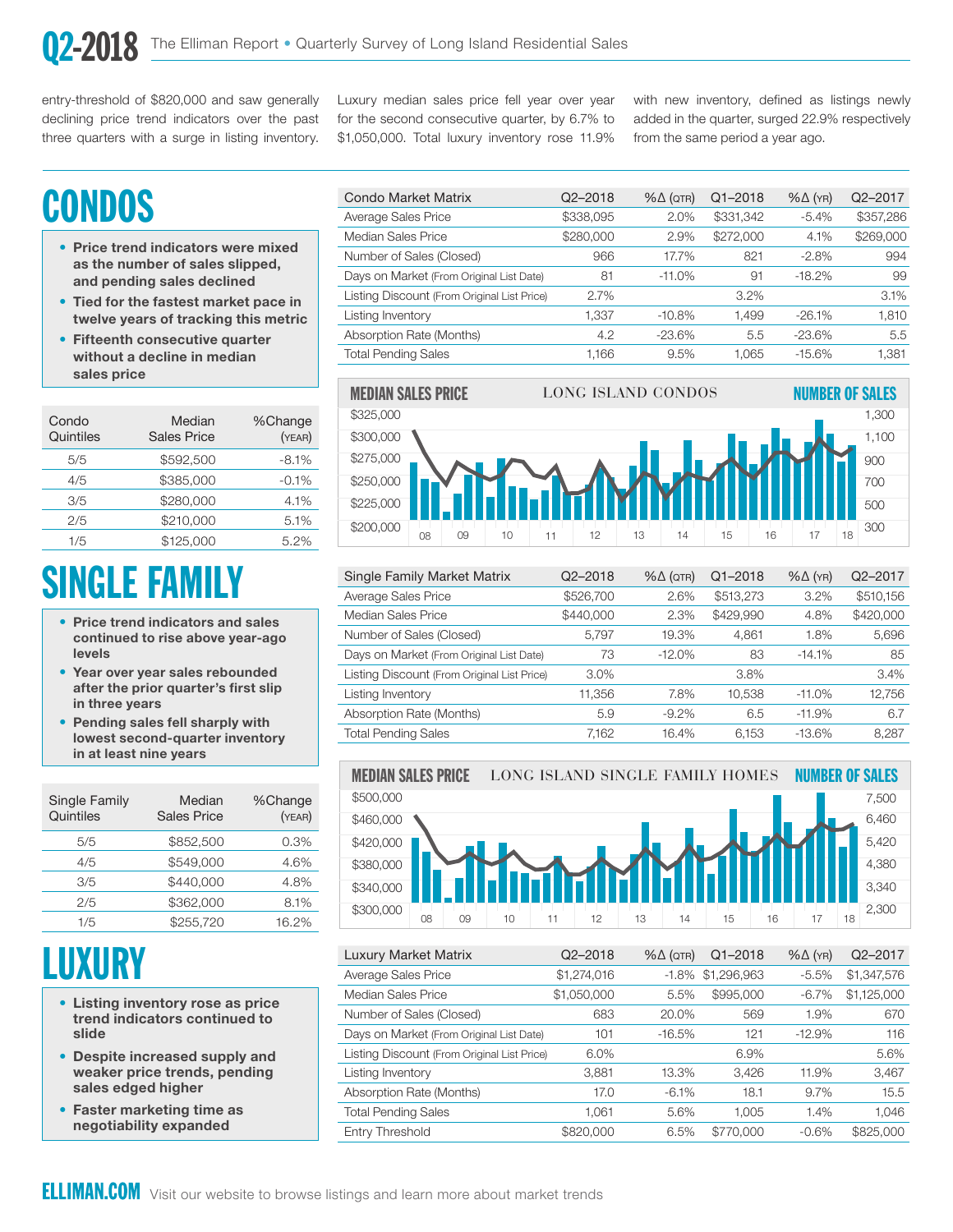#### LUXURY *continued*

| Luxury<br>Quintiles | Median<br><b>Sales Price</b> | %Change<br>(YEAR) |
|---------------------|------------------------------|-------------------|
| 5/5                 | \$1,969,000                  | $-4.7%$           |
| 4/5                 | \$1,300,000                  | $-4.0%$           |
| 3/5                 | \$1,050,000                  | $-6.7%$           |
| 2/5                 | \$930,000                    | $-2.0%$           |
| 1/5                 | \$851.300                    | $-1.0%$           |

Note: This sub-category is the analysis of the top ten percent of all sales. The data is also contained within the other markets presented.

# NASSAU

- Pending sales slipped in seven of the eight prior quarters
- Median sales price rose year over year for the twenty-fourth consecutive quarter
- Inventory rose after thirteen consecutive quarters of year over year declines

| Nassau<br>Quintiles | Median<br><b>Sales Price</b> | %Change<br>(YEAR) |
|---------------------|------------------------------|-------------------|
| 5/5                 | \$1,028,000                  | $-1.6%$           |
| 4/5                 | \$649.977                    | 3.7%              |
| 3/5                 | \$510,000                    | 4.3%              |
| 2/5                 | \$430,000                    | 4.9%              |
| 1/5                 | \$300,000                    | 15.4%             |

### NASSAU - NORTH SHORE

- Number of sales and pending sales fell as inventory expanded
- The median sales price has been rising year over year for more than three years

## NASSAU - SOUTH SHORE

- Prices and sales trends edged higher as marketing time and negotiability tightened
- Listing inventory edged higher as pending sales slid



5,420

| Nassau Market Matrix                        | $Q2 - 2018$ | $% \triangle (QTR)$ | $Q1 - 2018$ | $% \triangle (YR)$ | Q <sub>2</sub> -2017 |
|---------------------------------------------|-------------|---------------------|-------------|--------------------|----------------------|
| Average Sales Price                         | \$628,632   | 2.6%                | \$612,977   | 2.3%               | \$614,442            |
| Median Sales Price                          | \$510,000   | 2.0%                | \$500,000   | 4.3%               | \$489,000            |
| Number of Sales (Closed)                    | 3,055       | 18.3%               | 2,583       | 0.7%               | 3,035                |
| Days on Market (From Original List Date)    | 74          | $-12.9%$            | 85          | $-12.9%$           | 85                   |
| Listing Discount (From Original List Price) | 3.6%        |                     | 4.4%        |                    | 3.7%                 |
| Listing Inventory                           | 5,641       | 22.7%               | 4.599       | 4.6%               | 5,391                |
| Absorption Rate (Months)                    | 5.5         | 3.8%                | 5.3         | 3.8%               | 5.3                  |
| <b>Total Pending Sales</b>                  | 3.820       | 29.9%               | 2.940       | $-2.6%$            | 3.923                |



| Nassau-North Shore Market Matrix Q2-2018    |                      | $% \triangle (QTR)$ | $Q1 - 2018$                 | $%$ $\Delta$ (YR) | Q2-2017                     |
|---------------------------------------------|----------------------|---------------------|-----------------------------|-------------------|-----------------------------|
| Average Sales Price                         | \$1,079,941          | 3.1%                | \$1,047,916                 | 4.4%              | \$1,033,978                 |
| Median Sales Price                          | \$905,000            | 12.6%               | \$803,750                   | 7.7%              | \$840,000                   |
| Number of Sales (Closed)                    | 562                  | 16.1%               | 484                         | $-9.2\%$          | 619                         |
| Days on Market (From Original List Date)    | 90                   | $-17.4%$            | 109                         | $-9.1%$           | 99                          |
| Listing Discount (From Original List Price) | 5.8%                 |                     | 7.1%                        |                   | 5.3%                        |
| Listing Inventory                           | 1,630                | 35.9%               | 1,199                       | $5.2\%$           | 1,550                       |
| Absorption Rate (Months)                    | 8.7                  | 17.6%               | 7.4                         | 16.0%             | 7.5                         |
| <b>Total Pending Sales</b>                  | 778                  | 37.9%               | 564                         | $-5.4\%$          | 822                         |
|                                             |                      |                     |                             |                   |                             |
| $\mathbf{A}$<br>$\sim$ $\sim$<br>.          | $\sim$ $\sim$ $\sim$ | 0/1/1               | $\sim$ $\sim$ $\sim$ $\sim$ | 0/1/1             | $\sim$ $\sim$ $\sim$ $\sim$ |

| Nassau-South Shore Market Matrix            | $Q2 - 2018$ | $% \triangle (QTR)$ | $Q1 - 2018$ | $% \triangle (YR)$ | Q2-2017   |
|---------------------------------------------|-------------|---------------------|-------------|--------------------|-----------|
| Average Sales Price                         | \$512,222   | 2.5%                | \$499,605   | 3.4%               | \$495,484 |
| Median Sales Price                          | \$475,000   | 1.9%                | \$466,000   | 3.4%               | \$459,500 |
| Number of Sales (Closed)                    | 1.065       | 20.6%               | 883         | 1.4%               | 1,050     |
| Days on Market (From Original List Date)    | 78          | $-10.3\%$           | 87          | $-16.1%$           | 93        |
| Listing Discount (From Original List Price) | 2.5%        |                     | 2.9%        |                    | 3.1%      |
| Listing Inventory                           | .632        | 17.6%               | 1.388       | 4.5%               | 1,561     |
| Absorption Rate (Months)                    | 4.6         | $-2.1\%$            | 4.7         | $2.2\%$            | 4.5       |
| <b>Total Pending Sales</b>                  | 1.073       | 25.8%               | 853         | $-2.8\%$           | 1.104     |